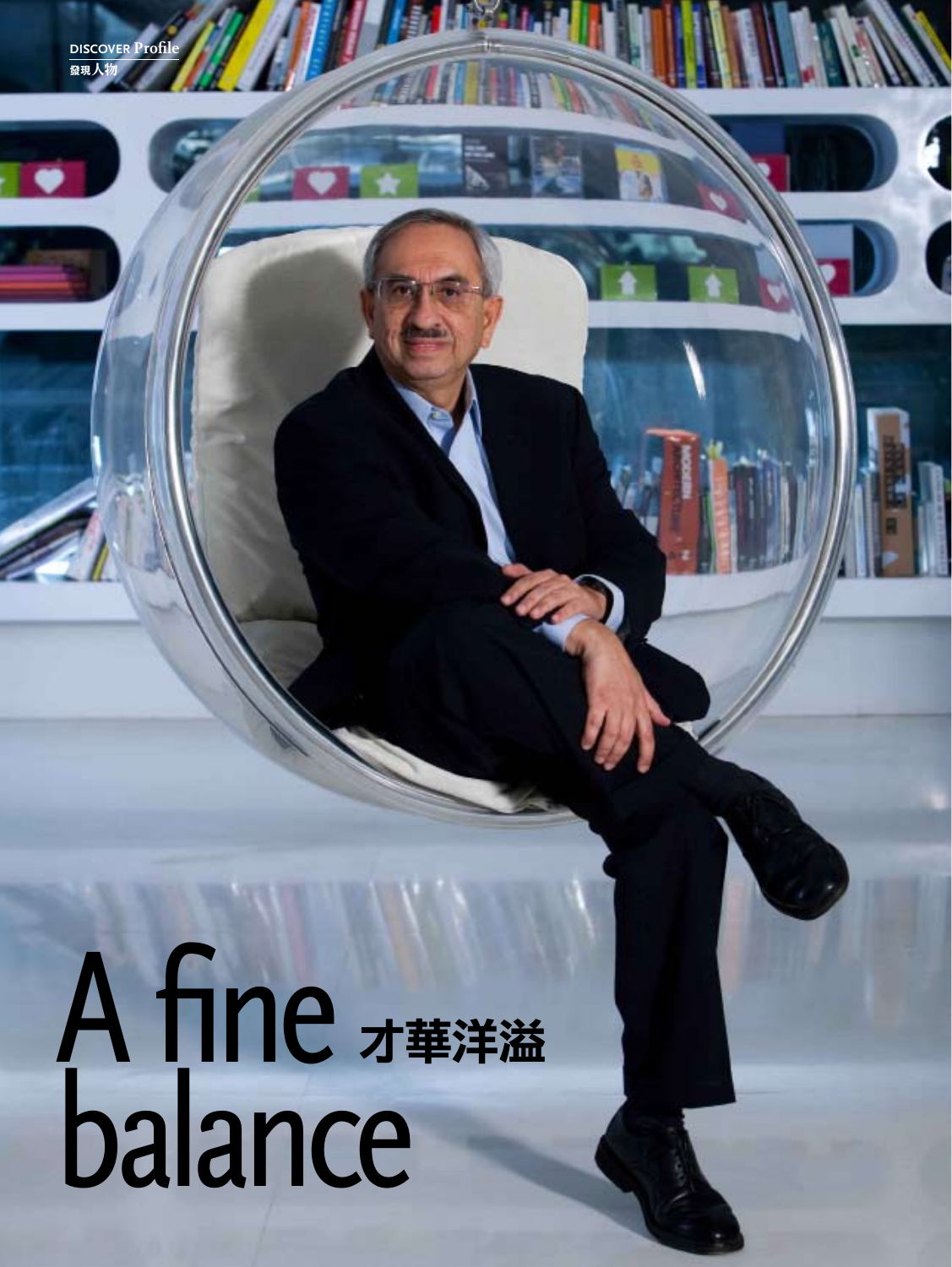Poet and businessman Nadir Godrej's range of talents span the intellectual and commercial worlds

Nadir Godrej身為詩人及企業家,在文學界 及商界盡展所長

**HAT DO POETRY,** business and animal feed have in common? The wide-ranging brilliance of Nadir Burjorji Godrej, the francophile managing director of US\$2.6 billion Godrej Industries.

A chemical engineer by training, with degrees from MIT, Stanford and Harvard, Godrej, 59, speaks six languages, thinks in French, plays competitive bridge, discusses mathematician Ramanujam's highly composite numbers with his son Hormazd and writes poetry, in French and English. His favourite poets encompass both serious ones such as Byron, Pushkin and Shelley, and clever ones like Lewis Carroll and Ogden Nash. Indian author Vikram Seth's novel in verse, *The Golden Gate*, also was an inspiration, he says, because it uses the Onegin stanza, a rhyme in iambic tetrameter made famous by Pushkin's *Eugene Onegin*.

Godrej uses poetry not just for his own edification but also in business; his speeches at conferences are eagerly awaited, not just for the force and clarity of his views on subjects but for the poems that often open and close his address. Even staid bureaucrats have had to sit up and take notice when he breaks forth into verse: "The government should help the flow/Stamp duty and CESS must both go." (CESS is a Indian education tax.)

Poetry and literature run in his family. His grandmother was famous for her fiery poems about Indian nationalism; his mother was a lover of the works of Browning and other English poets. He courted his wife, Rati, a medical doctor, with stories about France and a copy of the *Michelin Guide*. As president of the Alliance Française in Mumbai, he is a major player in improving Indo-French relations, for which he was awarded the *Ordre National de la Légion d'honneur* and made a *Chevalier de L'Ordre National du Mérite*.

Godrej's Parsi forbearers were prolifically inventive and fiercely nationalistic. His great-uncle, Ardeshir, a lawyer turned inventor, began by designing surgical instruments of extremely high quality, which he wished to market with a "Made in India" label. An Englishman who admired his products advised him not to put that stamp on his goods. Doing so, he said, would make marketing difficult and decrease sales.

Ardeshir walked out in a huff and with his brother Pirojsha he went on to develop patented spring-less locks, fire-proof safes (used even by Queen Mary on an official visit to India) and vegetable oil soaps that were happily used by millions of Indians, all products proudly "Made in India".

 Ardeshir's nephew, Burjor Godrej (Nadir's father), completed a Ph.D. dissertation in occupied Berlin that was a technological breakthrough in a process to make soap from fatty acids. Nadir, in turn, used his inherited inventor streak to be the first to derive fatty alcohol from palm oil instead of petroleum. The company has gone from strength to strength: today, the Godrej Group's seven companies are involved in real estate, fast-moving consumer goods, appliances, furniture, security, IT logistics and agribusinesses, among others. *BusinessWeek* named the group one of the world's "25 Unsung Innovative Companies".

Godrej oversees the chemical and agribusiness companies within the conglomerate as well as serving on the boards of virtually every company of note in India. Something he is most excited about is the company's plan to commercially generate power from palm oil biomass, a move that is expected to boost India's green-energy production. "Big businesses ought to partner with small entrepreneurs," he says of this effort to encourage farmers to plant more oil palms on their land. Although much of his time is spent in meetings, Godrej is interested in both the research and development arm of the company and in sustainability initiatives. He bridges tradition and modernity, keeping his notes both on lined paper and an iPad.

Home for Godrej, his wife and three children is in a beautiful old house which was built by his

**No one could ever describe Nadir Godrej as an under-achiever** 

**Nadir Godrej**取得的 傑出成就乃無庸置疑